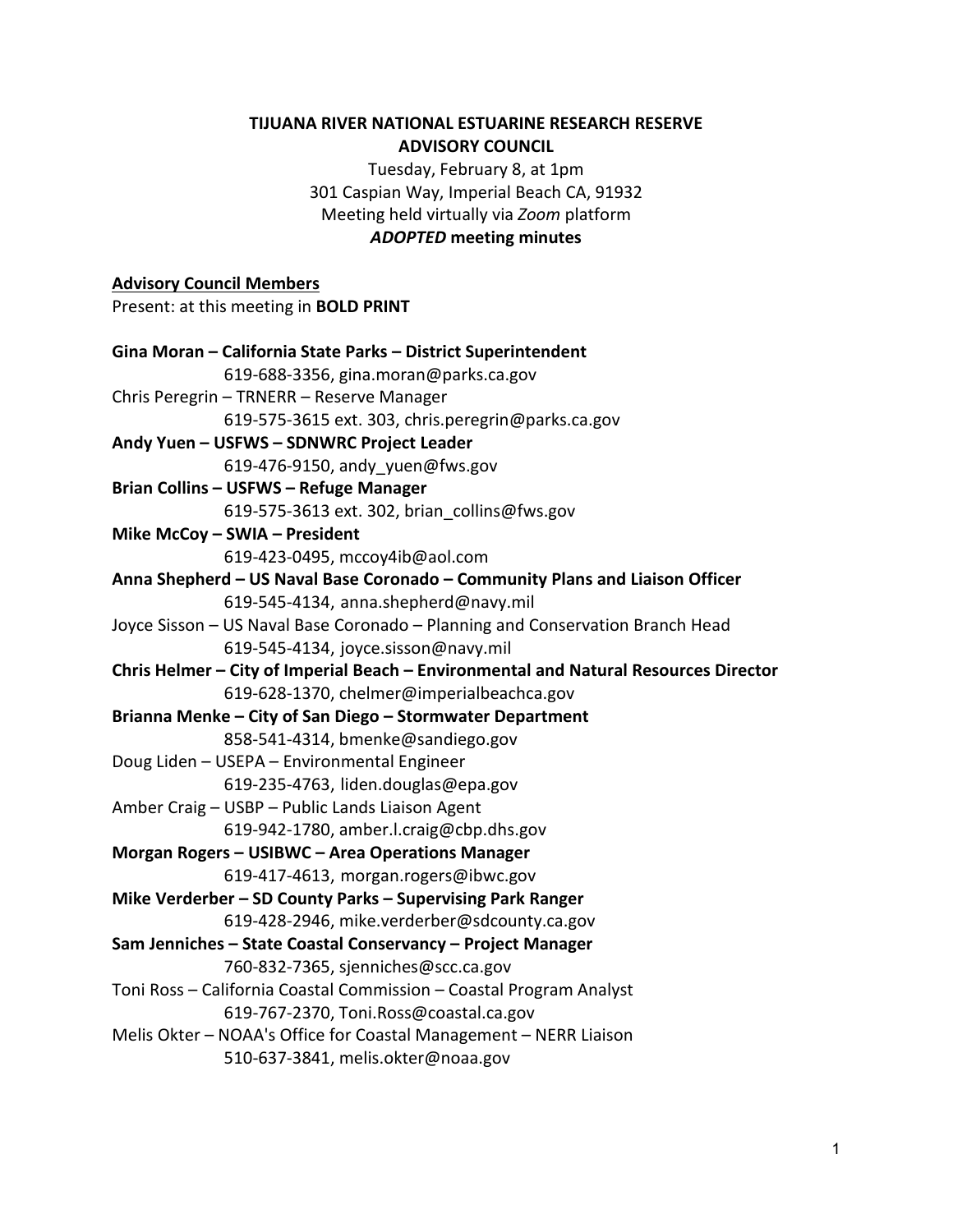#### **Program Managers Present:**

**Lorena Warner-Lara – TRNERR – Assistant Reserve Manager (Stewardship)** 619-575-3615 ext. 312, lorena.warner-lara@parks.ca.gov *Ana Eguiarte for Kristen Goodrich* **– TRNERR – Coastal Training Program Coordinator** 619-575-3615 ext. 314, kgoodrich@trnerr.org **Jeff Crooks – TRNERR – Research Coordinator** 619-575-3615 ext. 333, jcrooks@trnerr.org

#### **Anne Marie Tipton – TRNERR – Education Coordinator**

619-575-3615 ext. 304, annemarie.tipton@parks.ca.gov

#### **Members of the Public**

Andrew Funk, City of San Diego Dan Watman, Friends of Friendship Park Trisha Mejia, SD Surfrider Viviane Marquez-Waller, Resident Joe Ellis, Public Mona Kuczenski, Public Ron Kuczenski, Public

Josh Bugiel, County Parks Angel Marquez, Public Carol Clary, Public John Fanestil, Friends of Friendship Park Dr. Luke Miller, SDSU (presenter) Yousef Sangsefidi, SDSU (presenter) unknown phone, end 1031

#### **1. 1:02 Meeting was called to order**

- 2. **AGENDA** agenda was adopted.
- 3. **LAST MEETING MINUTES** meeting minutes were adopted.

#### **4. Member Comments**

Gina Moran – California State Parks – District Superintendent

- a. Some funding from the governor's budget has been approved for the next fiscal year for arundo removal in the Tijuana River Valley and there is funding for trail work at Border Field State Park.
- b. The two environmental impact report projects, TETRP (Tijuana Estuary Tidal Restoration Program) and the Nelson Sloan Quarry are progressing.

#### Andy Yuen – USFWS – SDNWRC Project Leader

- a. Refuges is waiting for a new budget to be approved.
- b. Refer to Brian Collins report for other details.

#### Sam Jenniches – State Coastal Conservancy – Project Manager

a. The Conservancy has been allocated funds to deal with climate change and sea level rise. They will be updating their strategic plan and will soon have some virtual meetings on the topic. There will be invitations to participate in those discussions coming soon.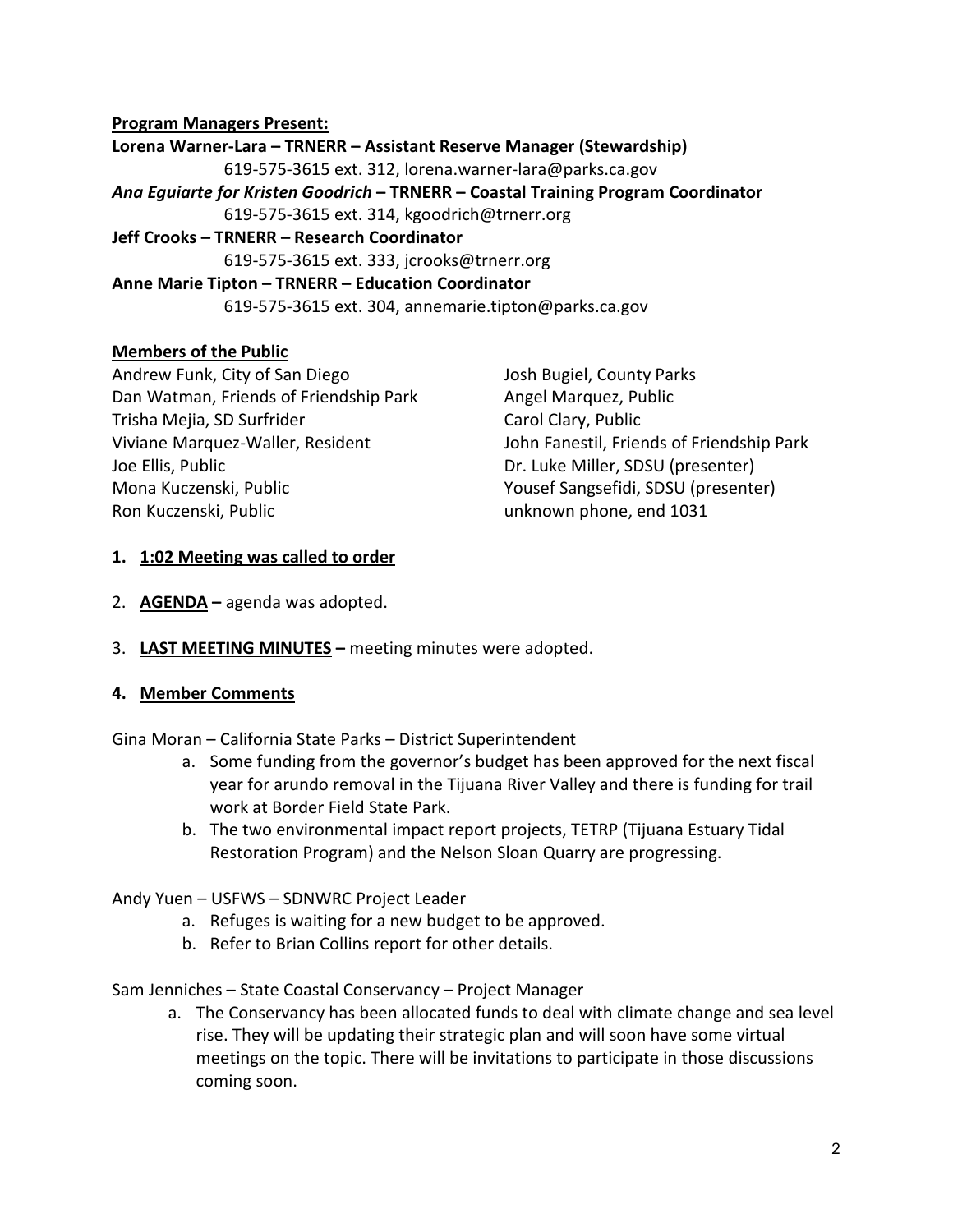- b. The Conservancy has an active grant round open now for the coast grants that are due March  $11<sup>th</sup>$ . Reach out to him with any questions. Link shared in chat: <https://scc.ca.gov/grants/>
- c. The Conservancy has a few open positions, including one additional staff for the south coast program. Link shared in chat[: https://scc.ca.gov/about/coastal](https://scc.ca.gov/about/coastal-conservancy-jobs/)[conservancy-jobs/](https://scc.ca.gov/about/coastal-conservancy-jobs/)

Anna Shepherd – US Naval Base Coronado – Community Plans and Liaison Officer

- a. In preparation for the upcoming nesting season of snowy plovers and least terns, the Navy has begun base wide beach clean-ups. Work is in progress or is scheduled for this annual event and will be done at the following bases: the Amphibious Base in Oceanside, the Silver Strand Training Complex, the bay side of the delta beaches, and the beaches at North Island. Details will be provided later regarding how much trash was removed and other pertinent information.
- b. The Zuniga Jetty Shole is an area near North Island of no cost offshore anchorage that until recently was unregulated and no permits or reservations were required. The submerged land is owned by the state and is under the jurisdiction of the City of San Diego. Under current law abandoned boats can't be removed for 45 days, and exhaustive efforts are made to locate the owners. During the waiting period many of the vessels which sink and disintegrate become environmental hazards. Clean up which often requires HAZMAT level removal, costs the Navy an average of \$20,000 per boat. In 2019, the City of San Diego updated the ordinance overseeing the jetty restricting the time a boat can be unattended at Zuniga. The Navy, the City of San Diego and the Port are working with the state for a long-term funding source for enforcement of the ordinance and to fund a study to identify a sustainable solution.

Chris Helmer – City of Imperial Beach – Environmental and Natural Resources Director

- a. The Coastal Conservancy funded project, to develop a sediment management plan for the Tijuana River Valley, is still going forward. The draft plan should be available in the next 2 months. In addition to the agencies and stakeholders involved, there will be outreach to the community for input on the project.
- b. Regarding the Bayshore Bikeway Resiliency Project, the community will also be invited to give input of ideas on how to adapt the bikeway for sea level rise and protect the recreation aspect and access to the bikeway.

Brianna Menke – City of San Diego – Stormwater Department

a. No updates.

Mike Verderber – SD County Parks – Supervising Park Ranger

a. Getting close to the new campground's one-year anniversary and it is running smoothly. The yurts are frequently sold out and there are a lot of repeat campers and people from surrounding communities are using the campground. Visitors are enjoying the area and are happy customers.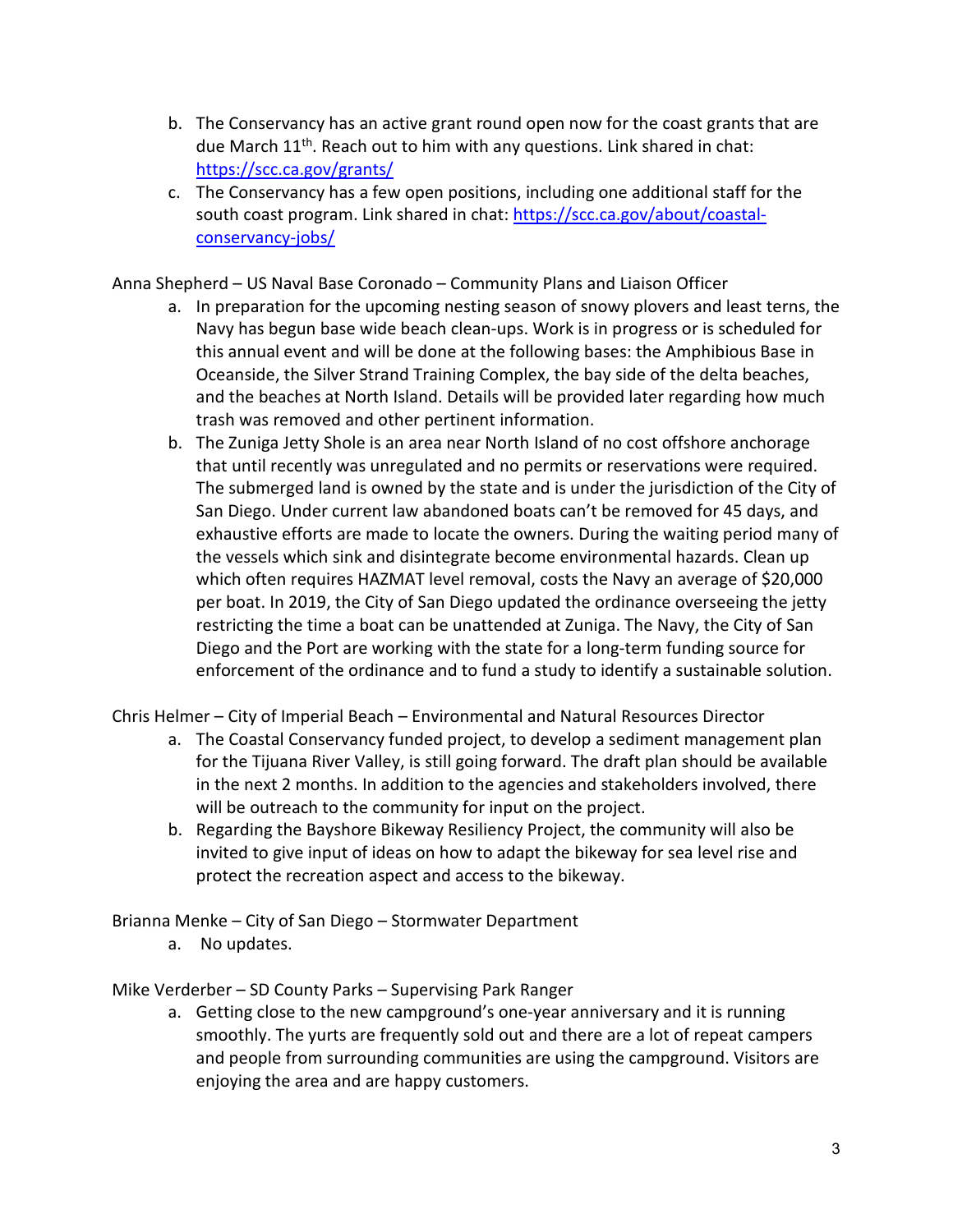#### Morgan Rogers – USIBWC – Area Operations Manager

a. Recent unexplained transboundary flows coming through Stewart's Drain prompted an investigation into the cause. To determine what the problem was, PB CILA was shut down and the flows were adjusted. Possible explanations for this failure could be a confirmed deteriorated section of pipe in Mexico or an unknown possible obstruction in the system. The USIBWC, working closely with their partners in Mexico, have also had offers of help from the EPA, the Waterboard and the City of San Diego. On February 9<sup>th,</sup> they are going to raise a previously frozen gate valve to see if it helps the situation. The results of this action will help determine possible next solutions.

## Mike McCoy – SWIA – President

- a. SWIA continues work on TETRP with anticipated Environmental Review to be public by the end of May or beginning of June.
- b. SWIA is still in the process of finding a new office to move into.

# **5. Program Manager Reports –** *[Refer to written program manager reports](https://trnerr.org/wp-content/uploads/2022/02/TRNERR_Program_Manager_Reports_July-Dec2021.pdf)*

Brian Collins – USFWS – Refuge Manager Report

- a. The Refuge has been impacted by an increase in homeless encampments, informal camping and other acts that are unauthorized on the wildlands. Brian encouraged the public to reach out to him or the Reserve staff regarding those types of conditions and situations so they may compassionately intervene.
- b. The Refuge has developed an overall concept to improve interpretation and informational elements at  $5<sup>th</sup>$  & Grove, at  $5<sup>th</sup>$  & Iris and possibly around the Visitor Center. There is an expectation of internal funding for the project as well as help from the Friends of San Diego Wildlife Refuges for alternative funds.
- c. For other information on the Reserve refer to written Program Manager reports.

Chris Peregrin – TRNERR – Reserve Manager Report (*not present*)

a. Refer to written report.

## Anne Marie Tipton – TRNERR – Education Report

- a. No in-person, student-centered programs were held July-December. Reserve Educators instead continued carrying out their 3 virtual programs through California State Parks, [Parks Online Resources for Teachers,](https://www.ports-ca.us/PORTSon-demand/tijuana-estuary-natural-preserve) and Students (PORTS). A total of 2,630 students were reached through these programs.
- b. Our first in-person school program will be on February 25<sup>th</sup> with 100 tenth graders from HTH Chula Vista at Border Field SP. HTH Chula Vista used the Divided Together podcast as their homework.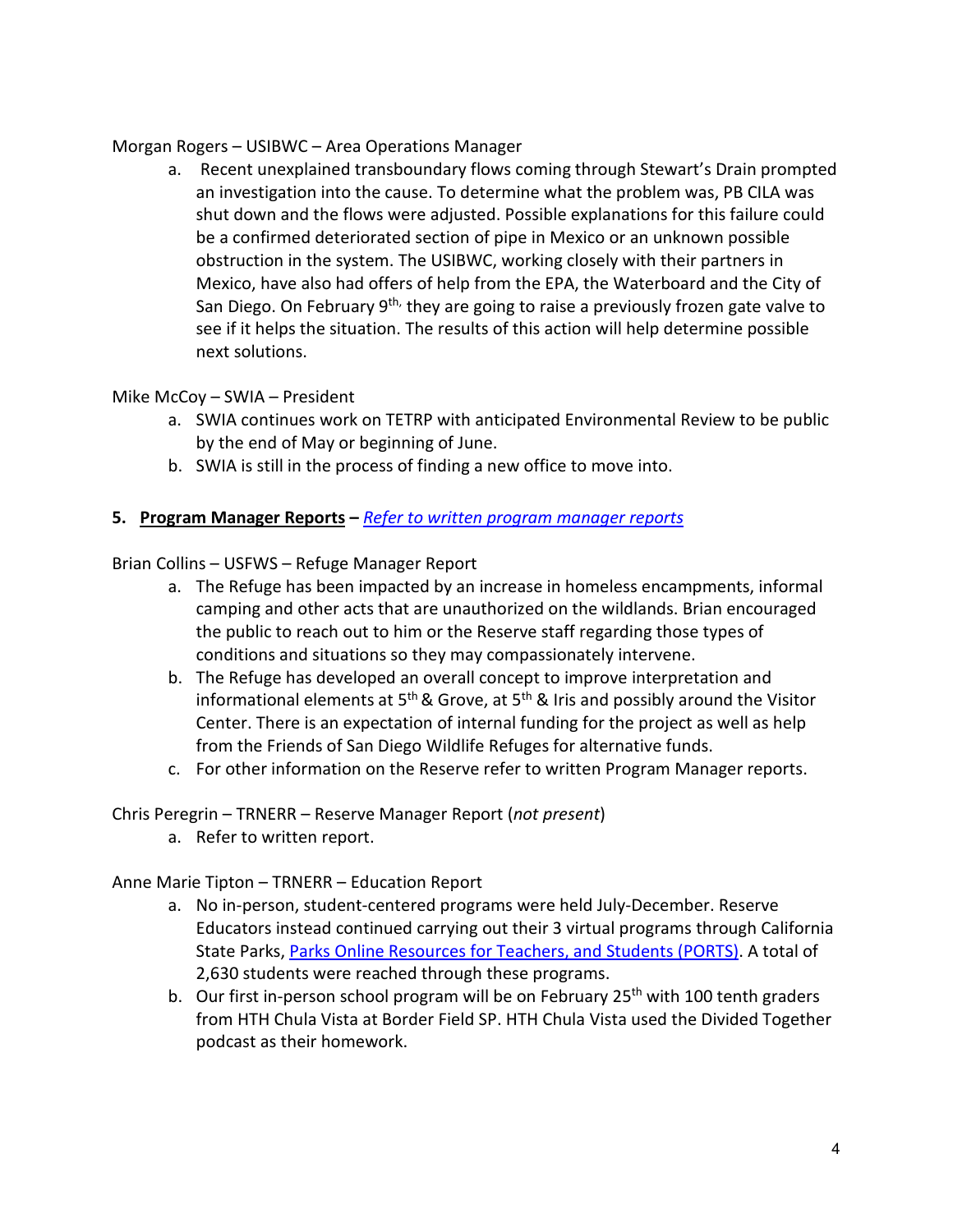- c. Lunchtime Live, Facebook Livestream, has moved from weekly to every other week on Tuesdays at noon. that began in April 2020, continued during this period. There were 3,583 views in the second half of 2021 for the program.
- d. Fourteen educators attended the fall 2021 hybrid *Teachers on the Estuary* training, mostly high school teachers. One of these teachers already has a field trip scheduled for March (9<sup>th</sup> graders from Granger Junior High).
- e. Stay tuned for two more Divided Together podcast episodes coming out in late winter on border history and biocultural ecosystem services.

# Ana Eguiarte – TRNERR – Coastal Training Program Report

a. For the last decade, every two years in February, coastal practitioners have been gathering in Charleston, South Carolina at the Social Coast Forum to highlight the importance of social sciences in coastal management. This year, instead of an inperson event in Charleston, the Social Coast Forum will be locally hosted across the country, offering opportunities for participants to connect on relevant coastal issues and the application of social science. In coordination with NOAA and the National Estuarine Research Reserve Association (NERRA), the three California NERR Coastal Training Programs (San Francisco Bay, Elkhorn Slough, and Tijuana River) are hosting the virtual California Social Coast Forum on March 10th.

## Lorena Warner-Lara – TRNERR – Stewardship Report

- a. Goat Canyon update: Engineering/Environmental Resources Group Inc. exported approximately 20,000 cubic yards of sediment from the processing pad and excavated approximately 20,000 cubic yards of deposition material from the Goat Canyon Sediment Basin in Fall 2021.
- b. The Nelson Sloan Quarry Restoration and Beneficial Reuse of Sediment Project working towards the Final EIR [https://trnerr.org/about/public-notices/.](https://trnerr.org/about/public-notices/) Additional Quino checkerspot butterfly protocol surveys are coming up this spring in the Nelson Sloan area and greater mesa top. The butterfly was discovered during the 2019 biological surveys.
- c. The Reserve has hosted two in-person Volunteer Stewardship Events over the last two weekends! The Reserve partnered with I Love a Clean San Diego for the event at Silver Strand SB and with the CA State Parks Foundation for the event at Border Field SP. At SSSB the event consisted of a cleanup along the bay and removal of ice plant and European sea lavender with about 59 volunteers. The removal estimates were 1100 lbs. green waste, 125 lbs. litter and 25 lbs. recycling. At BFSP, 21 volunteers (15 Parks Foundation and 6 TRNERR long-term volunteers) worked at Border Gateway to Nature area near the park entrance. Mainly removed garland chrysanthemum and crystalline ice plant along the edges of the restoration site prior to CA gnatcatcher nesting season. Nearly filled up a 30-yard dumpster.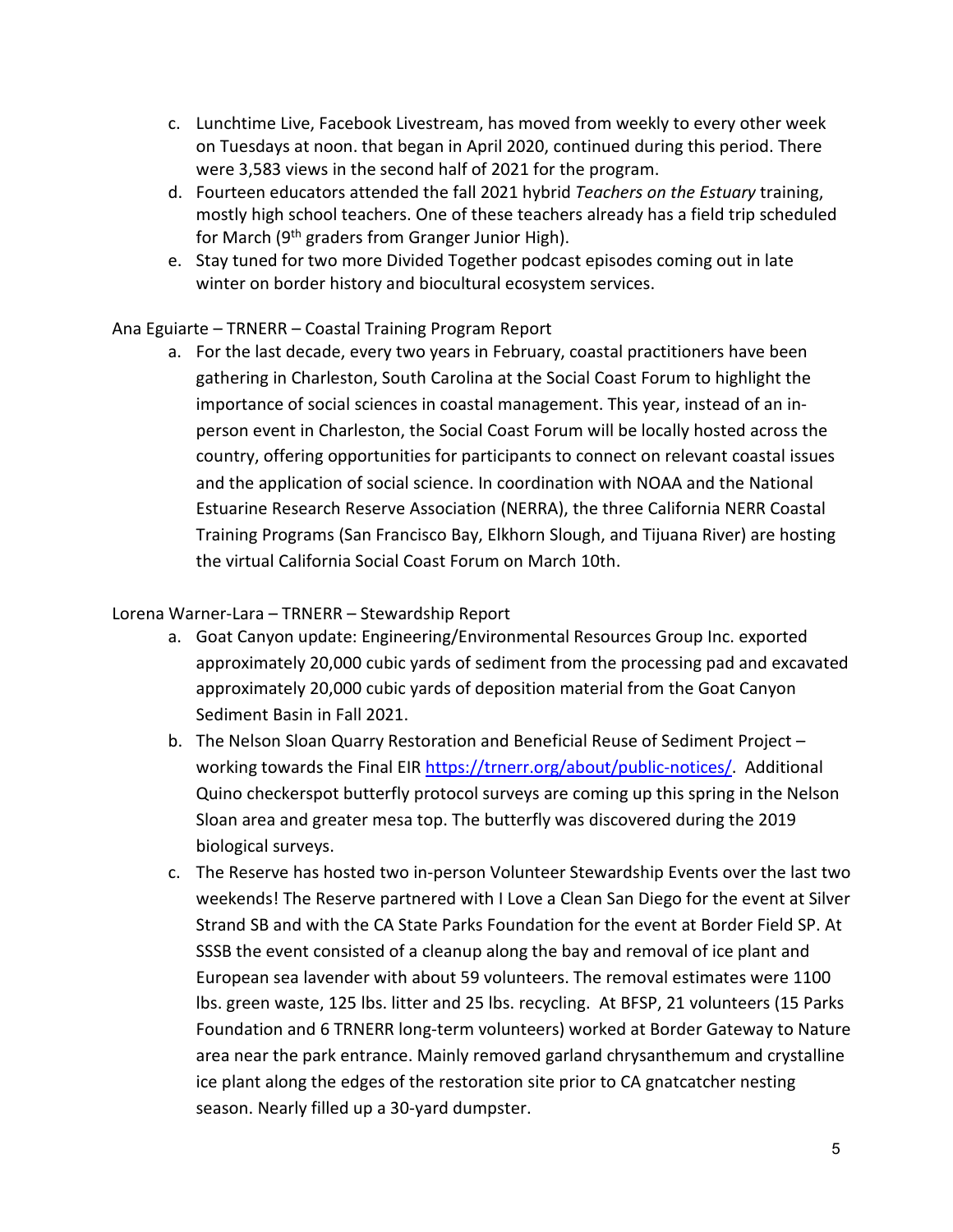d. NOAA Marine Debris grant: Debby Good and Robin Echols-Booth started a Wednesday Beach Stewards at BFSP last week with 2 volunteers. They (4 people) gathered 340 lb. trash out of the Western snowy plover and CA least tern nesting areas and the beach.

Jeff Crooks – TRNERR – Research Report

- a. The new more streamlined website is up and running and will have a few more improvements for example, more easily accessible research data.
- b. An ongoing project that recently wrapped up is the ecological effects of sea level rise program called "Marshes on the Margins." There is data that shows the longevity of the proposed restoration (TETRP).
- c. Not as much fishing (minnow trapping) was done this season due to Covid restrictions. Most of the vegetation work was accomplished and is now winding down before the nesting season.
- d. Dr. Luke Miller from San Diego State University is going to talk about a new project that is a spin off from and existing project, CHRP, Coastal Hypoxia Research Program, that looks at the effects of oxygen, especially low oxygen content in estuarine systems and looks at the use of living organisms as biological sentinels.
- e. There is a new NERRS Science Collaborative grant.
- f. The selection process of a new Margaret A. Davidson fellow has begun. The existing fellow will remain until August and the new fellow will begin in September.

# 6. **New Business**

a. Yousef Sangsefidi, PhD Researcher, SDSU gave a presentation on the Vulnerability of Coastal Storm drain System to Compound Seawater, Groundwater, and Stormwater Flooding under Climate Change study. Presentation link: [https://trnerr.org/wp-](https://trnerr.org/wp-content/uploads/2022/02/Sangsefidi_presentation_TRNERR_AC_02.2022.pdf)

[content/uploads/2022/02/Sangsefidi\\_presentation\\_TRNERR\\_AC\\_02.2022.pdf](https://trnerr.org/wp-content/uploads/2022/02/Sangsefidi_presentation_TRNERR_AC_02.2022.pdf) 

b. Dr. Luke Miller, SDSU gave a presentation on the NERRS Science Collaborative Project – Habitat heartbeats: Incorporating bivalve biosensors in estuary monitoring. Presentation link: [https://trnerr.org/wp](https://trnerr.org/wp-content/uploads/2022/02/Miller_presentation_TRNERR_AC_02.2022.pdf)[content/uploads/2022/02/Miller\\_presentation\\_TRNERR\\_AC\\_02.2022.pdf](https://trnerr.org/wp-content/uploads/2022/02/Miller_presentation_TRNERR_AC_02.2022.pdf) 

## 7. **General Public Comment:**

Mona Kuczenski, member of public

Q: Regarding the allocation of state funds for the Monument Road Project, and request for status update.

A: Gina Moran - Please provide your e-mail address to receive a follow-up to the question.